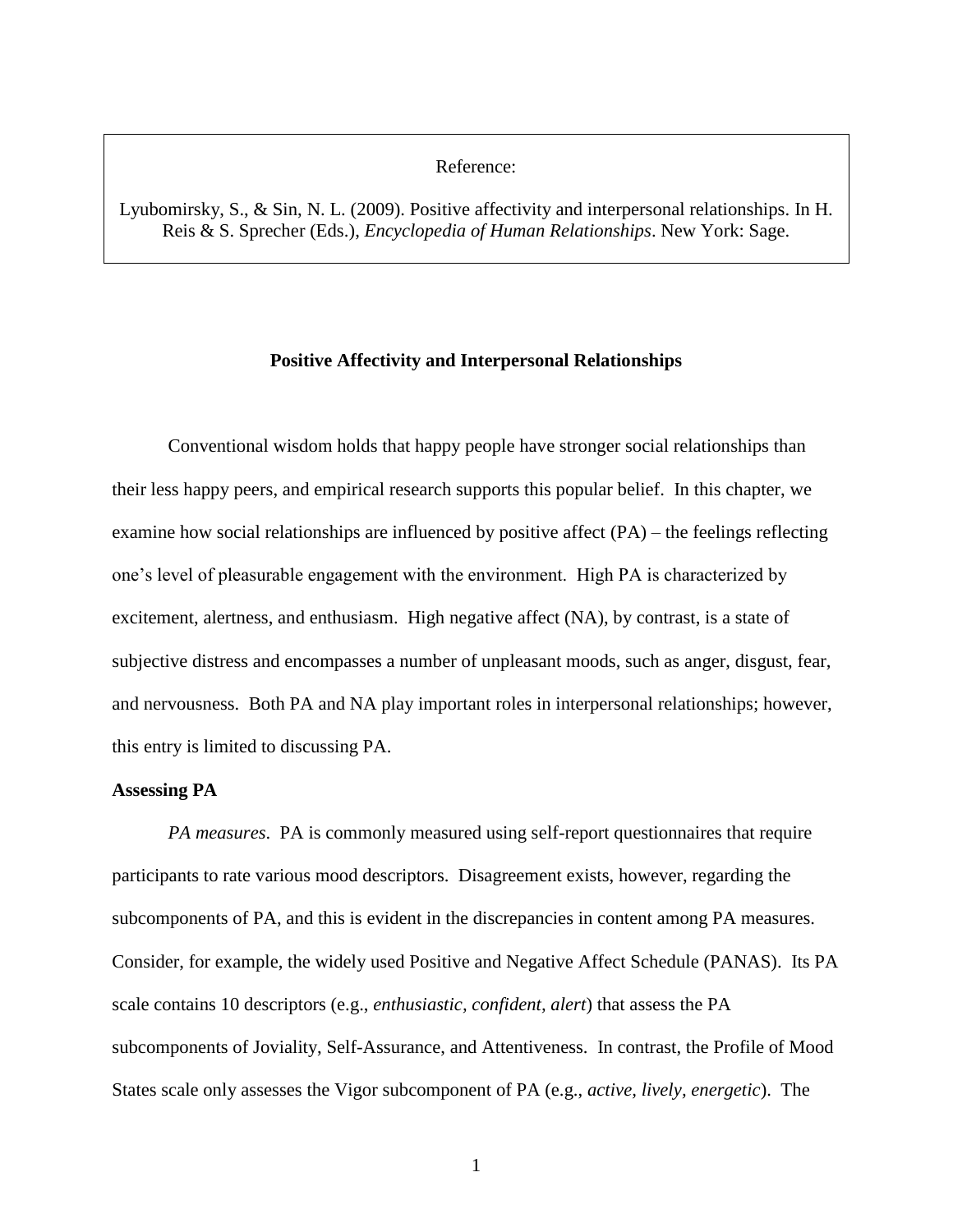Center for Epidemiological Studies Depression Scale contains four items measuring enjoyment, happiness, optimism, and self-esteem. The Multiple Affect Adjective Checklist – Revised divides positive mood into two subscales – Positive Affect (e.g., *friendly, happy, satisfied*) and Sensation Seeking (e.g., *active, daring, enthusiastic*).

In addition to self-report questionnaires, PA is also assessed using a number of other methods, including observer ratings, counts of positive emotional words in narratives or essays, and the coding of facial expressions (i.e., sincere or so-called "Duchenne" smiles).

Despite the diverse approaches in PA assessment, both self-report and non-self-report measures of PA evidence high convergent validity, suggesting that they are tapping the same construct. Nevertheless, it remains unknown how different PA assessment tools might impact studies of interpersonal relationships.

*Related constructs.* PA is closely related to other positive psychology constructs and is sometimes considered equivalent to them. The most common of these is the Extraversion personality factor, which is strongly correlated (*r* = .46) with the PANAS PA scale. Measures of subjective well-being and self-esteem are also closely related to PA. However, these measures do not directly assess pure PA, and they often contain a low NA component in addition to a high PA component.

*Stability*. Trait PA has been found to be remarkably stable across time, suggesting that people typically return to their individual baseline affect levels soon after the occurrence of significant life events. However, although PA is often studied as an enduring trait, it also can be measured and manipulated as a short-term state.

#### **PA and Relationships**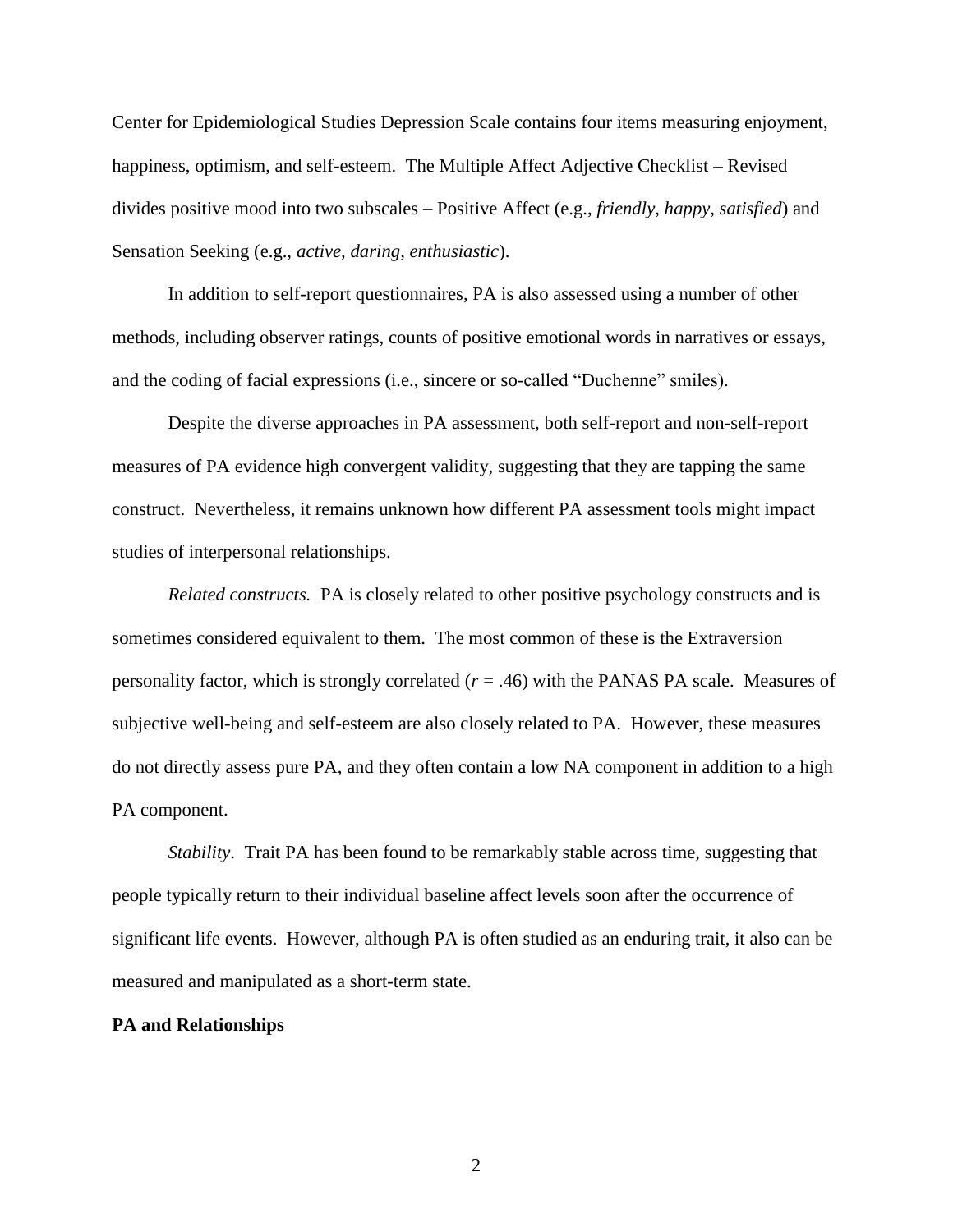*Frequency of social interactions*. What are the implications of individual differences in trait PA for social relations? Anecdotal evidence suggests that people who experience frequent positive moods are viewed more favorably by others and are more likely to engage in social interactions than those with rare positive moods. This association between level of PA and frequency of social activity has, in fact, been demonstrated in several studies. For example, in one study, researchers tracked participants' daily moods and social activities over a 6- to 7-week period and found a significant correlation between PA and socializing.

*Sociability*. High-PA and low-PA individuals appear to differ in their temperaments. As mentioned above, those high in trait PA are likely to have extraverted personalities – that is, they are warm, energetic, and seek to affiliate with others. Their sociable, pleasant natures may lead them to actively search for opportunities for interpersonal contact; likewise, others enjoy interacting with them. For example, one study examined the influence of affect on social interactions between unacquainted dyads. The results showed that participants who interacted with high-PA partners rated their experiences as more enjoyable than those paired with low-PA partners. Additionally, independent observers judged the videotaped interactions involving high-PA partners to be of relatively better quality.

*Social networks.* One of the most robust findings in the literature on PA is that happy people have relatively stronger interpersonal relationships. Indeed, given that high-PA individuals are generally sociable, it is not surprising that they are more likely to be involved in a romantic relationship than their low-PA peers. In a longitudinal study, women whose facial expressions showed high levels of genuine PA in their college photos were relatively more likely to be married 6 years later and less likely to have remained single 22 years later. PA is also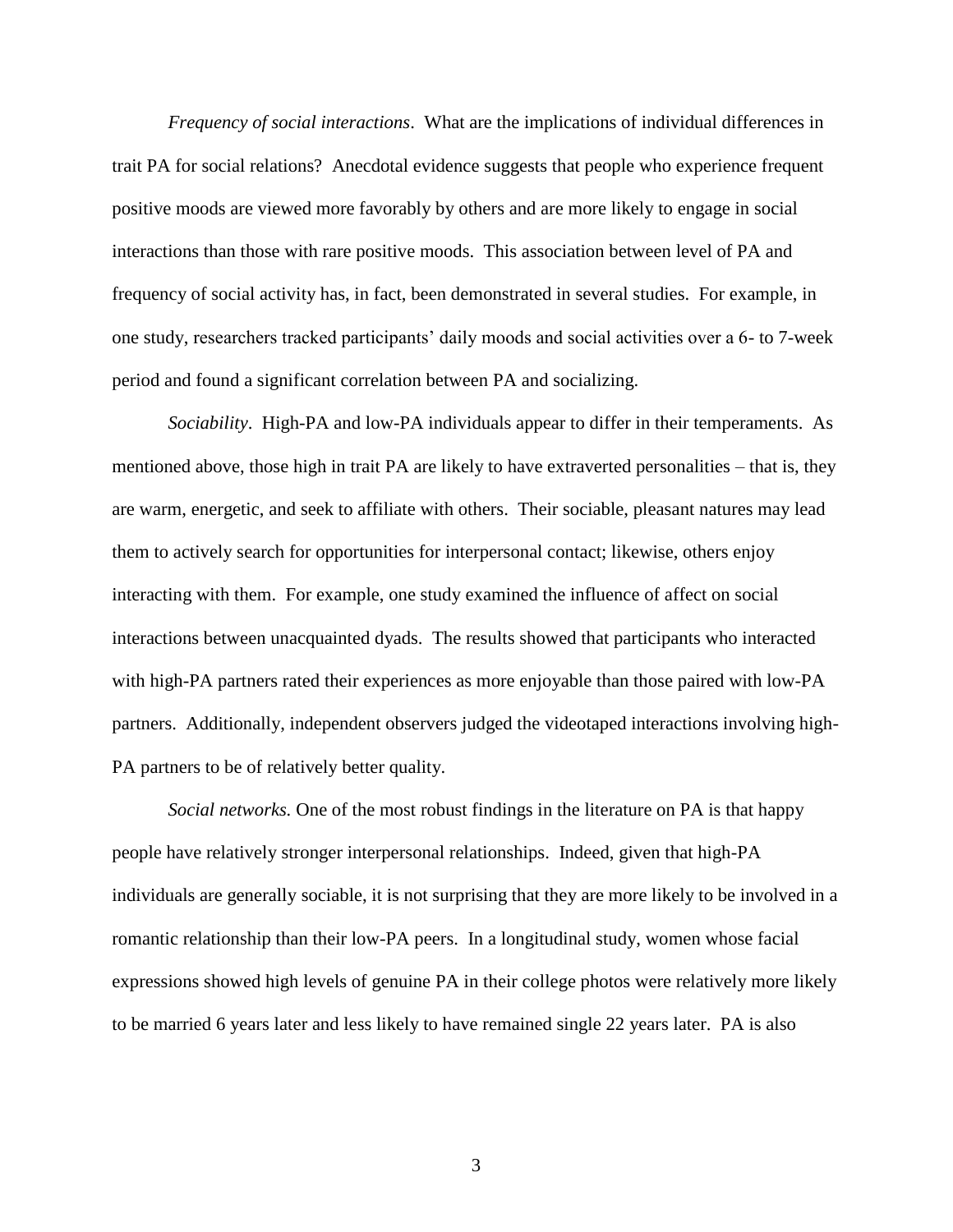significantly associated with the number of friends one has, as well as one's amount of social support and perceived companionship.

*Satisfaction and quality of relationships*. Studies further suggest a link between PA and *satisfaction* with social relationships. In the context of romantic relationships, this effect has been found among both married and dating samples. High-PA individuals rate themselves as relatively more committed to their intimate relationships, and they evaluate their relationships as being of higher quality. Those high in PA are also more likely than their low-PA counterparts to feel close to a friend, to experience few friendship conflicts, to report having high-quality friendships, and to be rated by their peers as having high-quality relationships. Furthermore, high-PA individuals are not the only ones who benefit from their abundance of positive emotion: The *spouses* of high-PA individuals are relatively more likely to experience increases in marital well-being across time.

# **Conclusion**

Throughout much of the history of psychology, researchers have emphasized negative affect. This entry reflects new-found attention to PA and its role in interpersonal relationships. Studies conducted in recent decades have reliably demonstrated that PA is correlated with numerous indicators of social bonds, including social activity, sociability, size of social network, and satisfaction and quality of relationships. However, the direction of causality remains unclear. In particular, researchers do not yet know which is the stronger influence – namely, whether PA promotes these social indicators or whether these social indicators themselves foster PA. Currently, empirical evidence points to both paths. For example, longitudinal studies have shown that happier individuals are relatively more likely to attract friends and marriage partners; and laboratory experiments have demonstrated that those induced to feel happy are more likely